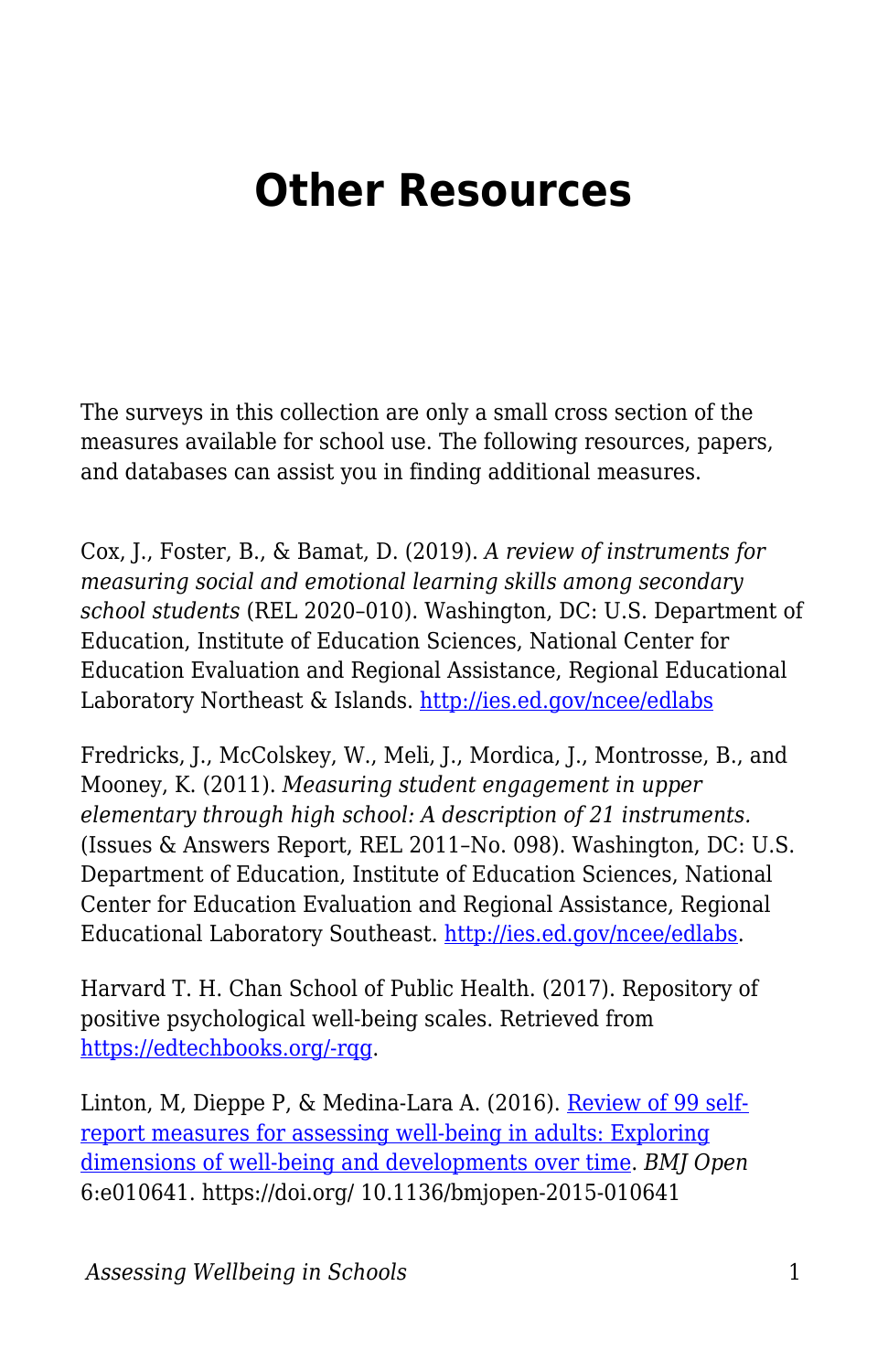National Center on Safe and Supportive Learning Environments. (n.d.). *School Climate Survey compendium.* Retrieved from [https://edtechbooks.org/-hBFK](https://safesupportivelearning.ed.gov/topic-research/school-climate-measurement/school-climate-survey-compendium)



Bates, M. & Boren, D. M. (2019). *Assessing Wellbeing in Schools*. EdTech Books. Retrieved from https://edtechbooks.org/wellbeing



**[CC BY-NC:](https://creativecommons.org/licenses/by-nc/4.0)** This work is released under a CC BY-NC license, which means that

you are free to do with it as you please as long as you (1) properly attribute it and (2) do not use it for